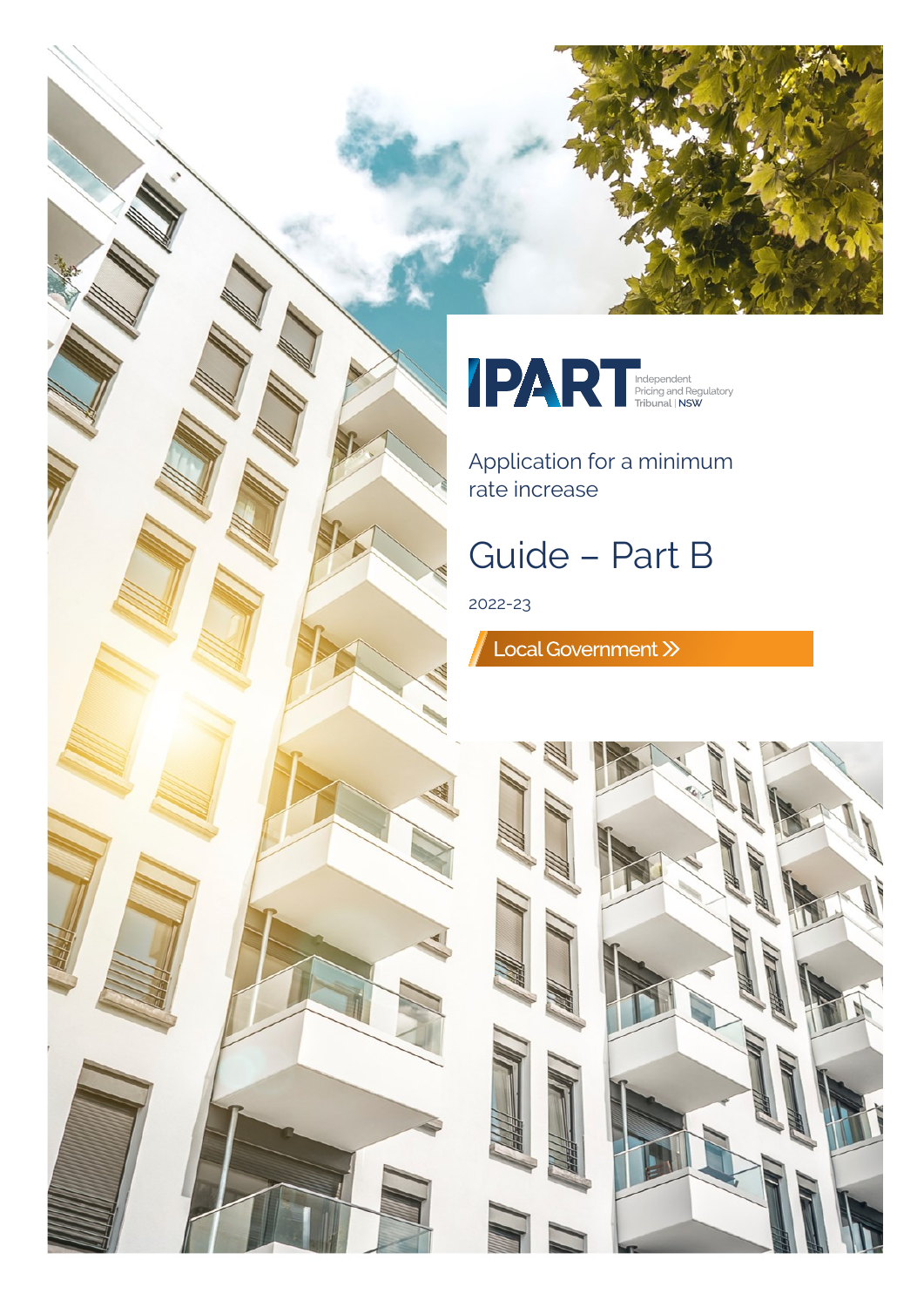Enquiries regarding this document should be directed to a staff member: Sheridan Rapmund (02) 9290 8430 Albert Jean (02) 9290 8413

#### **The Independent Pricing and Regulatory Tribunal (IPART)**

Further information on IPART can be obtained from [IPART's website.](https://www.ipart.nsw.gov.au/Home)

#### **Acknowledgment of Country**

IPART acknowledges the Traditional Custodians of the lands where we work and live. We pay respect to Elders, past, present and emerging.

We recognise the unique cultural and spiritual relationship and celebrate the contributions of First Nations peoples.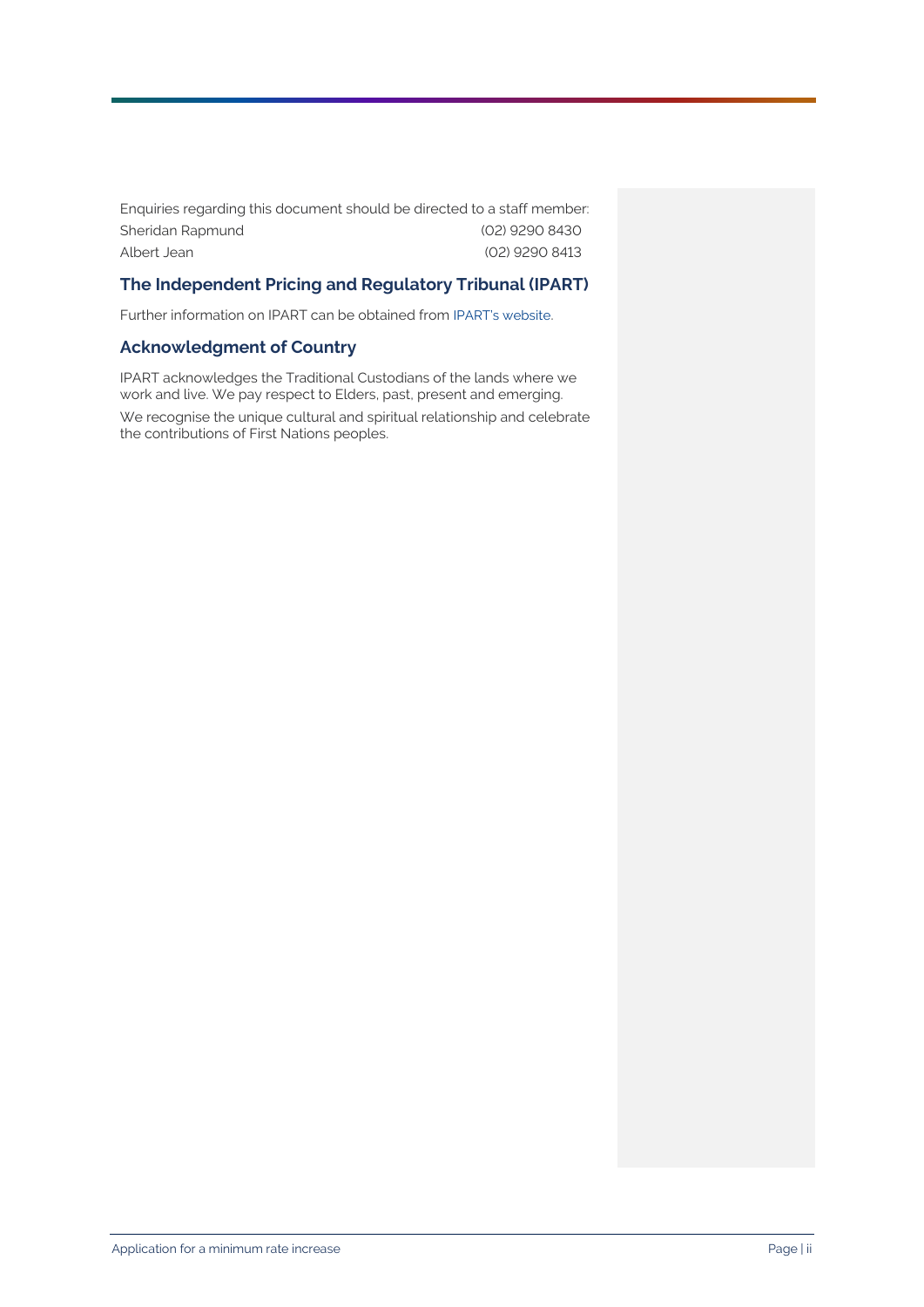## **Contents**

| <b>Preparing your application</b>                                                                                                                                              | 1              |
|--------------------------------------------------------------------------------------------------------------------------------------------------------------------------------|----------------|
| Does the council need to submit an application for a minimum rate increase?<br>Minimum rate increase Application Forms<br>Structure of the MR Increase Application Form Part B | 2<br>2         |
| <b>Description and Context Questions</b>                                                                                                                                       | 5              |
| Criterion 1: Rationale for increasing minimum rates above the statutory limit 6                                                                                                |                |
| <b>Criterion 2: Impact on ratepayers</b>                                                                                                                                       | 8              |
| <b>Criterion 3: Consultation on the proposal</b>                                                                                                                               | 10             |
| <b>Criterion 4: Other relevant matters</b>                                                                                                                                     | 12             |
| <b>Council certification and contact information</b>                                                                                                                           | 13             |
| Certification of application<br>Council contact information<br>List of attachments                                                                                             | 13<br>13<br>13 |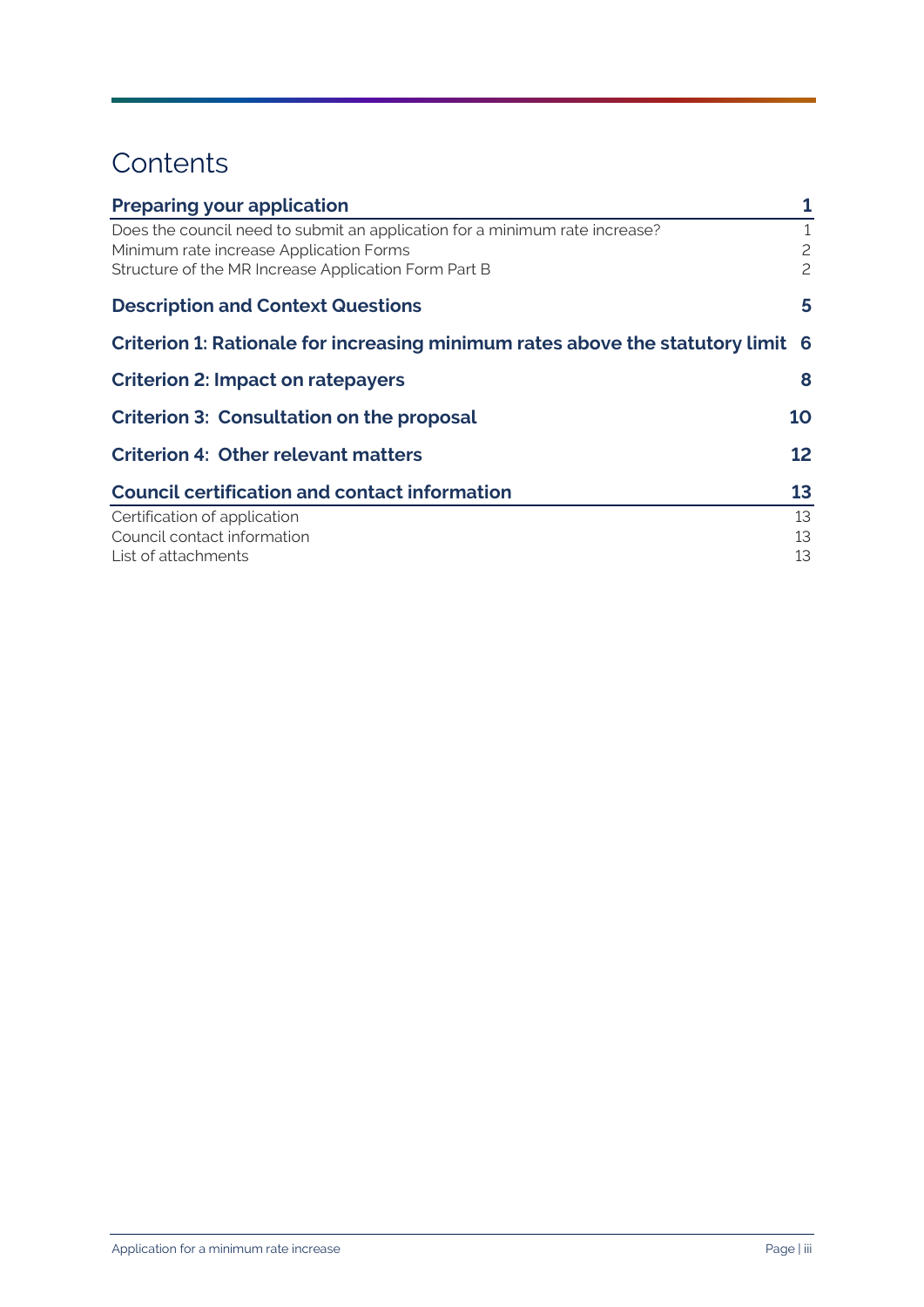## <span id="page-3-0"></span>Preparing your application

For applications to increase minimum rates (MR) above the statutory limit (MR Increase) for 2022-23 IPART has prepared two separate application forms: a **MR Increase Application Form Part A**, which is in the form of an Excel spreadsheet, and **MR Increase Application Form Part B**. We have also prepared this document, the **Guide for MR Increase Application Form Part B**.

The intention of this guide is to improve the readability of the completed MR Increase Application Form Part B for ratepayers. This Guide is primarily for council officers preparing the Application Form Part B. It provides information about how IPART will assess councils' applications against the criteri[a](#page-3-2) in OLG's MR Guidelines,<sup>a</sup> [\(website](https://www.ipart.nsw.gov.au/Home/Industries/Local-Government/For-Councils/Apply-for-a-special-variation-or-minimum-rate-increase)) and instructions for completing the MR Increase Application Form Part B.

References are provided to other IPART and OLG publications which contain information and guidance relevant for preparing the council's responses in the MR Increase Application Form PART B. It also cross-references the Minimum Rate Increase Application Form Part A 2022-23 (Excel spreadsheet).

### <span id="page-3-1"></span>Does the council need to submit an application for a minimum rate increase?

### Ordinary rates – minimum amounts

Councils must apply to increase the minimum amount of an ordinary rate above the statutory limit where:

- The council is currently charging a minimum ordinary rate at or below the statutory limit and is seeking to increase its minimum rate(s) above the statutory limit for the first time.
- The council is currently charging a minimum ordinary rate at or above the statutory limit and is seeking to increase its minimum rate(s) in 2022-23 by more than the rate peg percentage or the percentage allowed by an SV (i.e. previously approved for 2022-23).
- The council is currently charging a minimum ordinary rate at or below the statutory limit and, as part of implementing the SV (whether applying a lower, higher or the same percentage increase as the requested SV percentage) the increase would result in minimum rates that are above the statutory limit for the first time.

For new councils (i.e. formed by merger in 2016) where harmonising minimum rates either:

• Results in an ordinary minimum rate increasing above the statutory limit for the first time

<span id="page-3-2"></span><sup>a</sup> Office of Local Government (OLG), *Guidelines for the preparation of an application to increase minimum rates above the statutory limit*, November 2020 (OLG's MR Guidelines).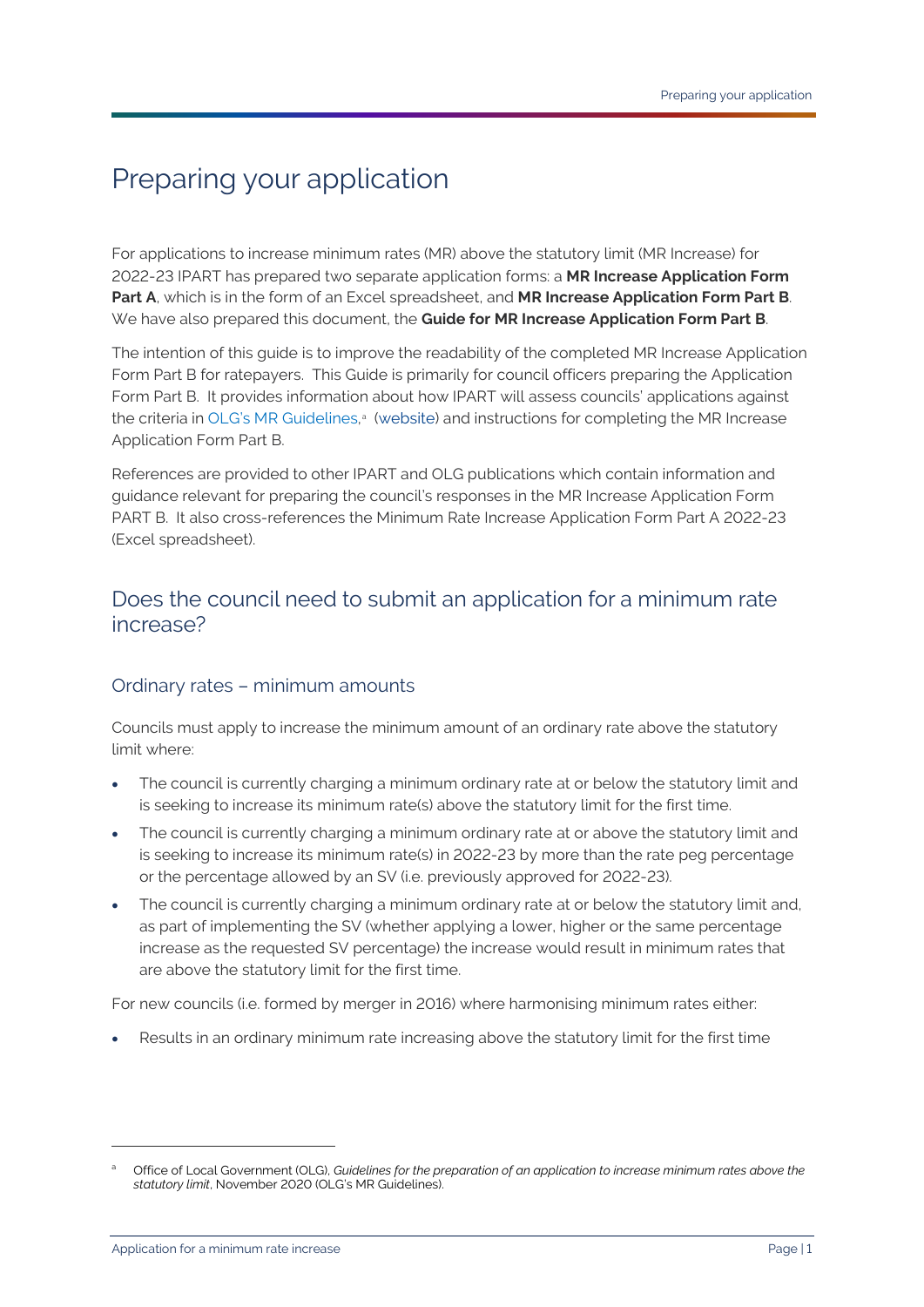• Where one or more of the merged council's existing minimum rates is above the statutory rate and it seeks to increase that rate by more than the rate peg or the percentage allowed by a special variation.

New councils that have more than one existing minimum rate instrument should refer to OLG's *Special guidelines for new councils applying to harmonise minimum rates on 1 July 2021.*

Councils **do not need** to apply for an increase to minimum ordinary rates in the following circumstances, whether or not they are applying for an SV:

- If the proposed increase (even if it is above the rate peg percentage) would result in minimum rate(s) which were still below the statutory limit.
- If the minimum rate is already above the statutory limit (having previously been granted approval for the rates to be above the statutory limit) and the council proposes to increase the minimum rate(s) by the rate peg percentage or the percentage allowed by an SV (i.e. which has been approved for 2022-23 by a prior SV instrument).

#### Special rates – minimum amounts

Council must apply to increase (even by the rate peg percentage) the minimum amount of a special rate above the statutory limit, i.e. whether or not the council is applying for an SV for 2022-23.

### <span id="page-4-0"></span>Minimum rate increase Application Forms

Councils applying to IPART for a MR increase must complete:

- Minimum Rate Increase Application Form Part A (Excel spreadsheet) [\(website](https://www.ipart.nsw.gov.au/Home/Industries/Local-Government/For-Councils/Apply-for-a-special-variation-or-minimum-rate-increase))
- Minimum Rate Increase Application Form Part B (this MS Word document)

New councils can apply for a MR Increase for 2022-23. In this case, the councils should complete a different version of Part A:

<span id="page-4-1"></span>• Minimum Rate Increase Application Form Part A – Merged councils 2022-23 [\(website](https://www.ipart.nsw.gov.au/Home/Industries/Local-Government/For-Councils/Apply-for-a-special-variation-or-minimum-rate-increase))

### Structure of the MR Increase Application Form Part B

The MR Increase Application Form Part B is structured to allow councils to provide the information we consider necessary for us to assess a MR increase application according to the criteria for assessment in OLG's MR Guidelines. The sections of the Application Form are:

- Description and Context Questions
- Criterion 1: Rationale
- Criterion 2: Impact on ratepayers
- Criterion 3: Consultation on the proposal
- Criterion 4: Other relevant matters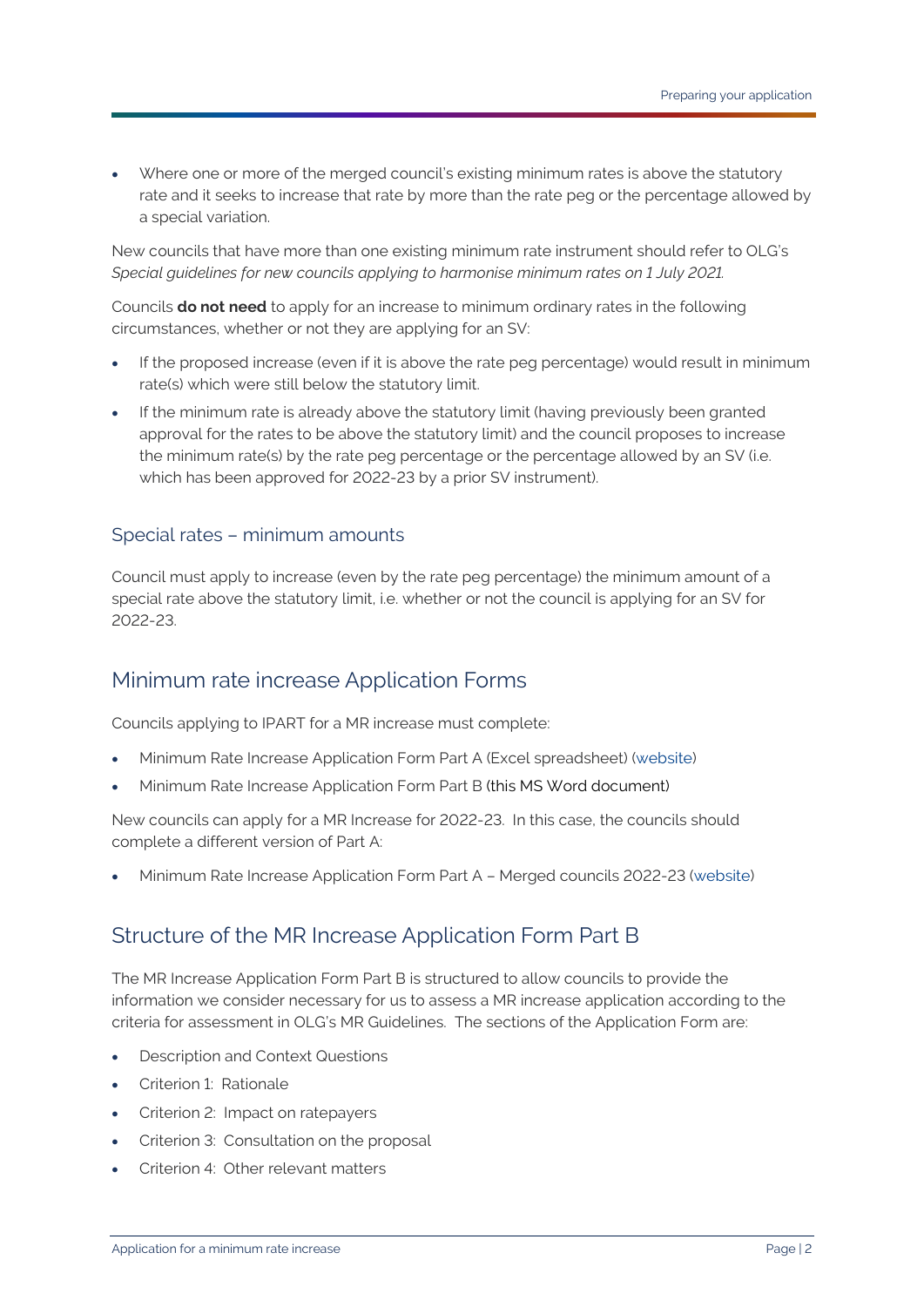- Certification and contact information
- List of attachments

In the sections of the MR Increase Application Form relating to the criteria there are:

**Questions** – asking for information IPART will take into consideration in assessing whether the council has satisfied the criterion.

**Question boxes** – asking questions with Yes/No answers or for councils to provide specific data without any commentary.

**Text boxes** – for councils to insert information. Responses should clearly cross-reference supporting documents.

**Tables of Attachments** – for councils to list all supporting documents relevant for the questions in each section which are attached to the council's application.

### Attaching supporting material

We prefer to receive relevant extracts rather than complete publications, unless the complete publication is relevant to the response for the criteria. Responses in the text boxes should clearly cross-reference where the information is in the supporting documents attached to the council's application.

### Confidential content in supporting material

IPART will post all applications (excluding confidential content) on the IPART website. Examples of confidential content are those parts of a document which disclose the personal identity or other personal information pertaining to a member of the public, or a document such as a council working document that does not have formal status, or a document which includes commercialin-confidence content.

Councils should ensure supporting documents are redacted to remove confidential content where possible, or clearly marked as **CONFIDENTIAL**.

To protect confidential details in submissions from ratepayers, either redact or submit as a confidential attachment (see List of attachments).

### Submitting the application online

Applications must be submitted through IPART's Council Portal by Monday, 7 February 2022.

- A file size limit of 10MB applies to the Application Form Part B.
- For supporting documents (Attachments) a file size limit of 200MB applies to public documents, and another 100MB to confidential documents.

Contact Arsh Suri on (02) 9113 7730 for assistance with using the Council Portal.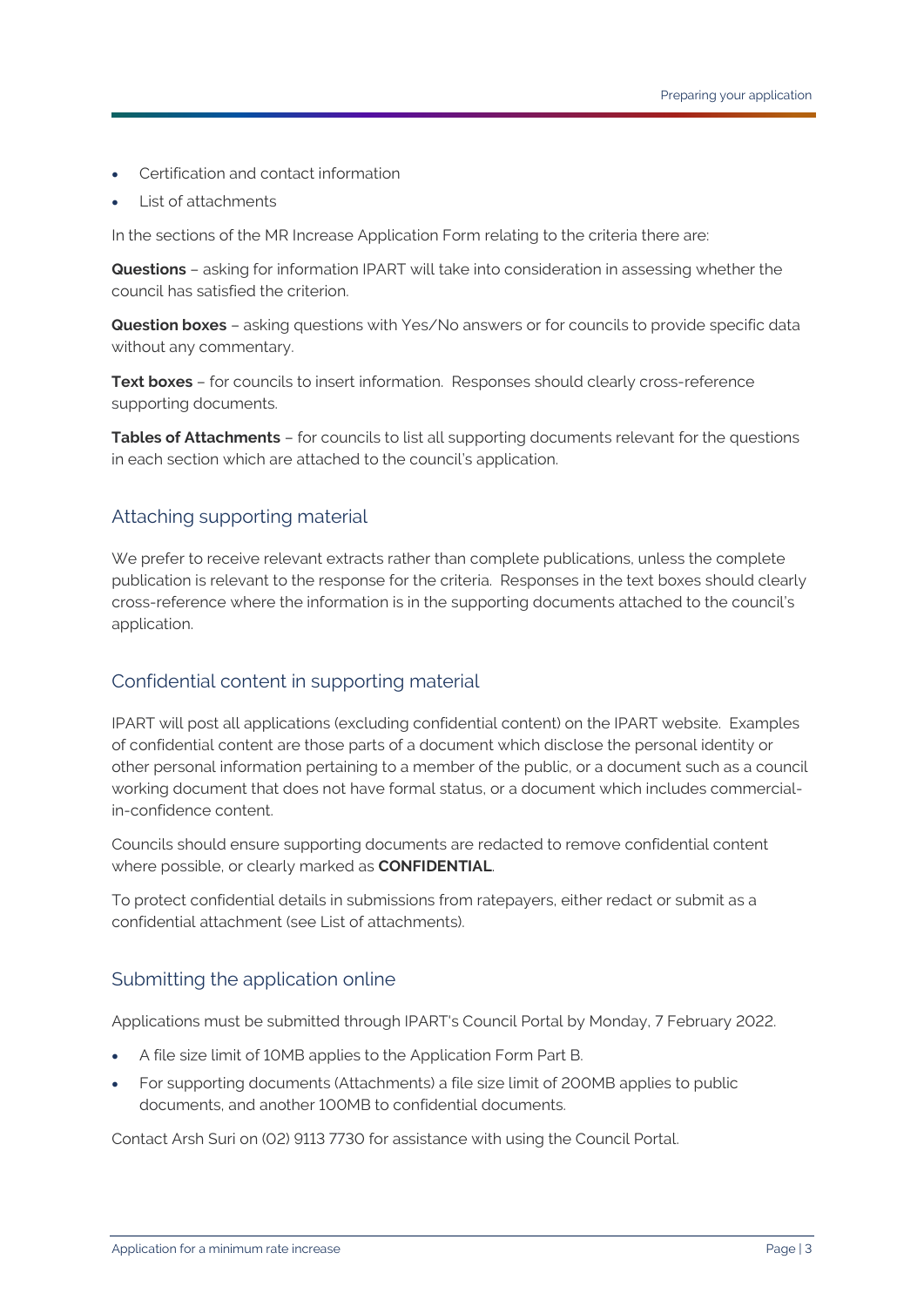## Publishing the council's application

Councils should also post their application on their own website for the community to access.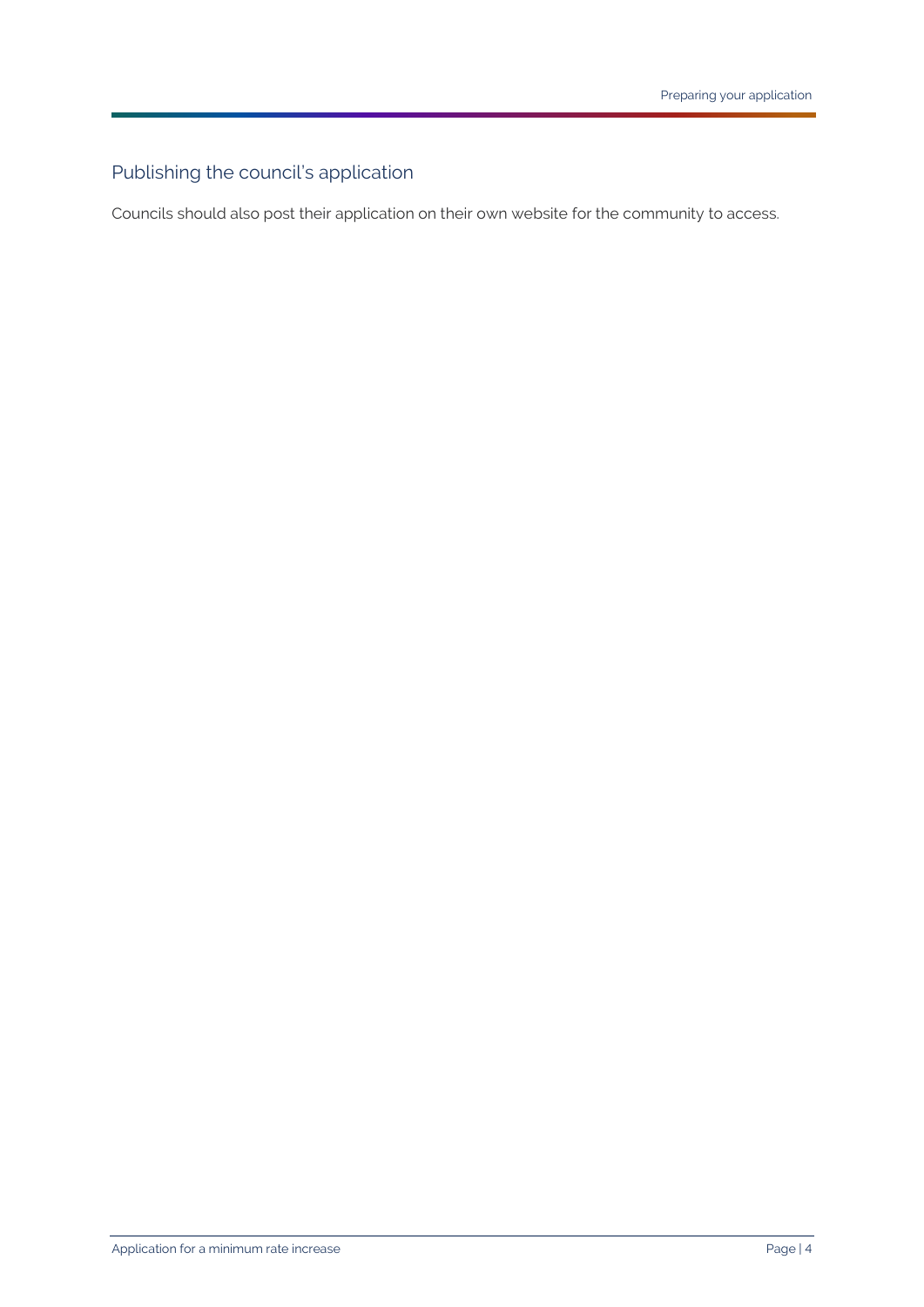## <span id="page-7-0"></span>Description and Context Questions

These questions seek general information about the council's application to increase minimum rates.

### Question 1: What is the increase to minimum rate(s) the council is applying for?

#### Complete the **question box**.

The response will provide a high-level summary of the proposal to increase minimum rates. Detailed information about the increase will already have been entered in Worksheet 1 of the MR Increase Application Form Part A, and Worksheet 5a of the SV Application Form Part A if the proposed MR increase is in conjunction with an SV.

#### Question 2: What is the key purpose(s) for the requesting to increase minimum rate(s) above the statutory limit?

In the **text box** indicate at the highest level the key purpose(s) of the proposed increase to minimum rates. The purposes could include one, or a combination of:

increasing minimum rates by the rate peg percentage

maintaining an equitable allocation of the rating burden across the council's rating categories

improving the equitable allocation of the rating burden across the council's rating categories

matching the level of minimum rates in comparable councils

improving financial sustainability, and/or

increasing a special rate by the rate peg percentage.

#### Question 3: Is the council a new council created by merger in 2016?

The NSW Government required new councils created by merger in 2016 to maintain pre-merger rate paths (the 'rate path protection period'). These councils were subject to a 'rate freeze', as they were not eligible to apply for an SV or increase to minimum rates in the rate path protection period. These councils were required to harmonise their rates by 1 July 2021.

IPART will assess applications for a MR increase from such councils according to the same criteria and in the same way as applications for all other councils. However new councils will need to clearly explain how they meet each of the main criteria in the context of the rate levels and rate paths of all the former councils.

Complete the **question box**.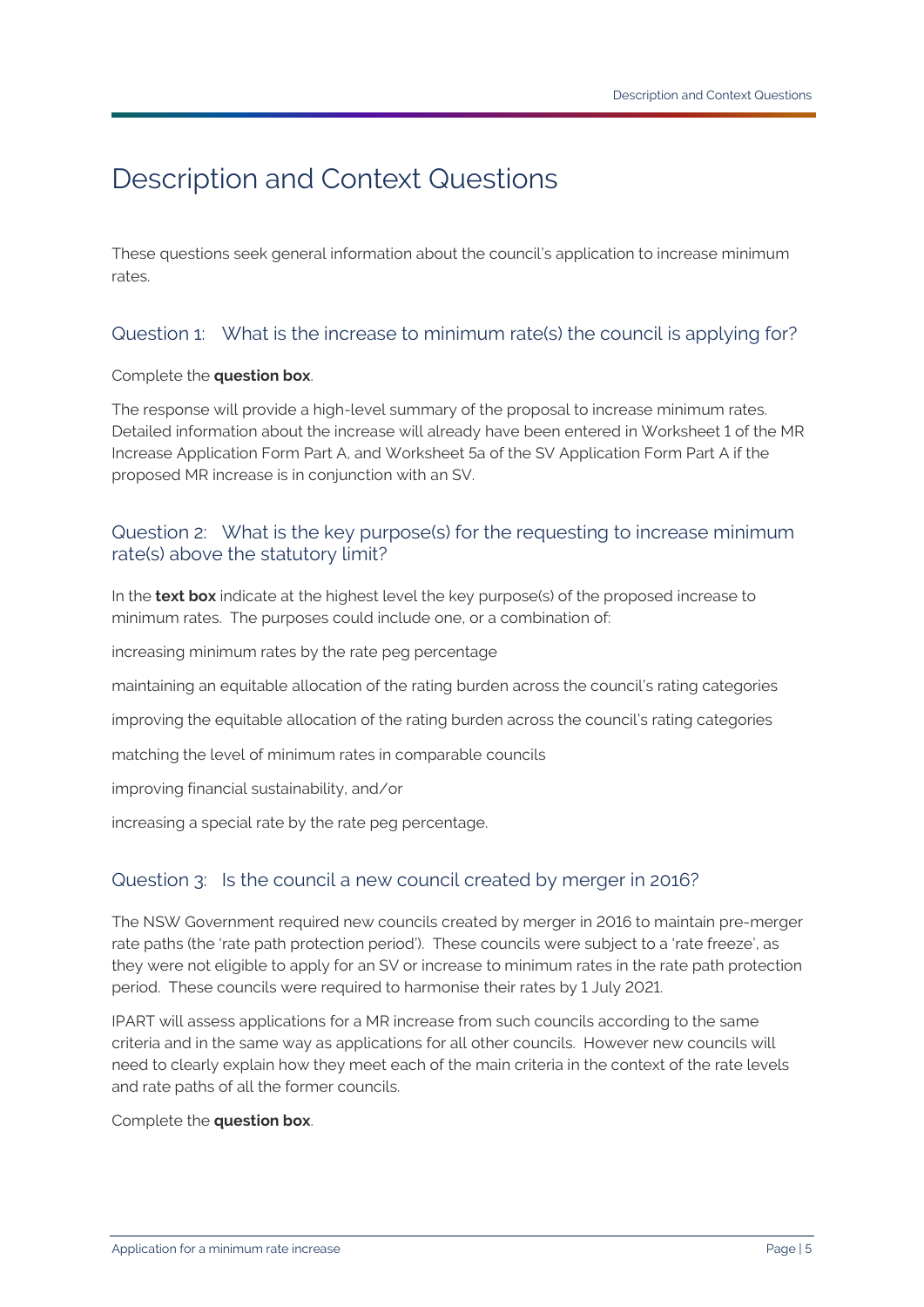## <span id="page-8-0"></span>Criterion 1: Rationale for increasing minimum rates above the statutory limit

Criterion 1 in the MR Increase Guidelines requires IPART to assess applications considering:

The rationale for increasing minimum rates above the statutory amount.

The MR Increase Guidelines discuss minimum rates in the context of rating principles in Attachment 1. The MR Increase Guidelines state that:

Where applicable, councils should make reference to the relevant parts of their Integrated Planning and Reporting (IP&R) documentation to demonstrate how the criteria have been met.<sup>[b](#page-8-1)</sup>

IPART expects that councils should be able to provide evidence of how the increase to minimum rates proposal was developed in the context of the council's IP&R framework, and councils should refer to the relevant parts of their IP&R documents.

### How to respond for Criterion 1

The council's response providing the rationale for increasing its minimum rate(s) above the statutory limit should be tailored to the specific circumstances of the minimum rate increase, including whether it is part of a proposal for an SV.

If the increase to minimum rates is in conjunction with a proposed SV, the response for Criterion 1 should focus on the aspects directly relevant to the proposed MR increase. It is not necessary to duplicate all the information explaining how the council established financial need which is included in the response for Criterion 1 in the SV Application Form Part B.

Where applicable, councils should provide references to their IP&R documents dealing with the proposal to increase minimum rates to demonstrate how the criterion has been met.

The Application Form asks one question for Criterion 1, and in the **text box** the response should:

- Explain how the council developed the proposal in the context of its IP&R framework, including the SV proposal, if relevant.
- Explain why the council considers the increase to minimum rates is necessary.
- Discuss both the benefits and drawbacks of the proposed changes to the rating structure.

<span id="page-8-1"></span><sup>b</sup> OLG, MR Increase Guidelines, section 2.2.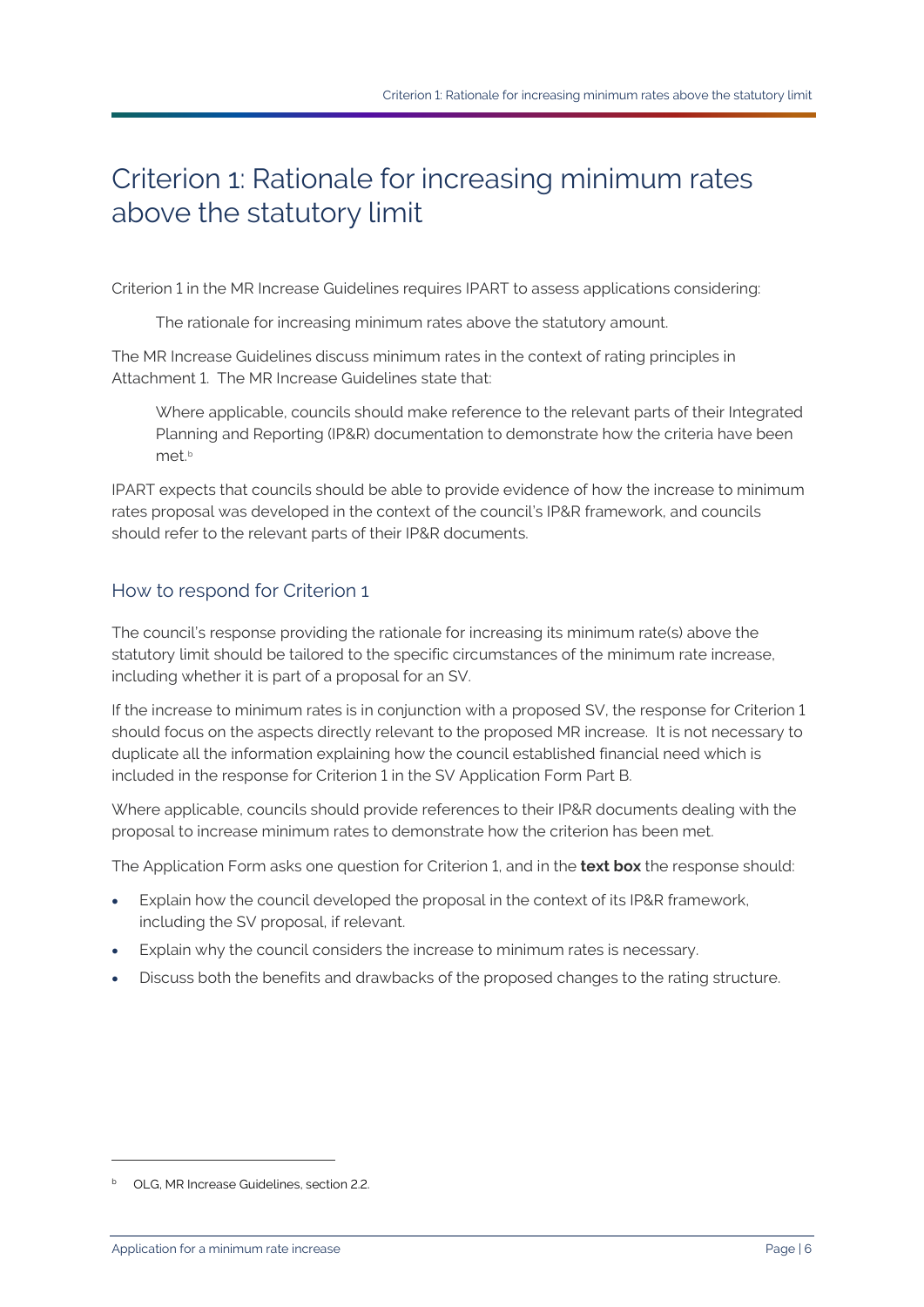### Attachments for Criterion 1

In the **table provided**, list all attachments to the application which the council relies on to demonstrate how it has met Criterion 1. Attachments could include IP&R documents or reports commissioned by the council.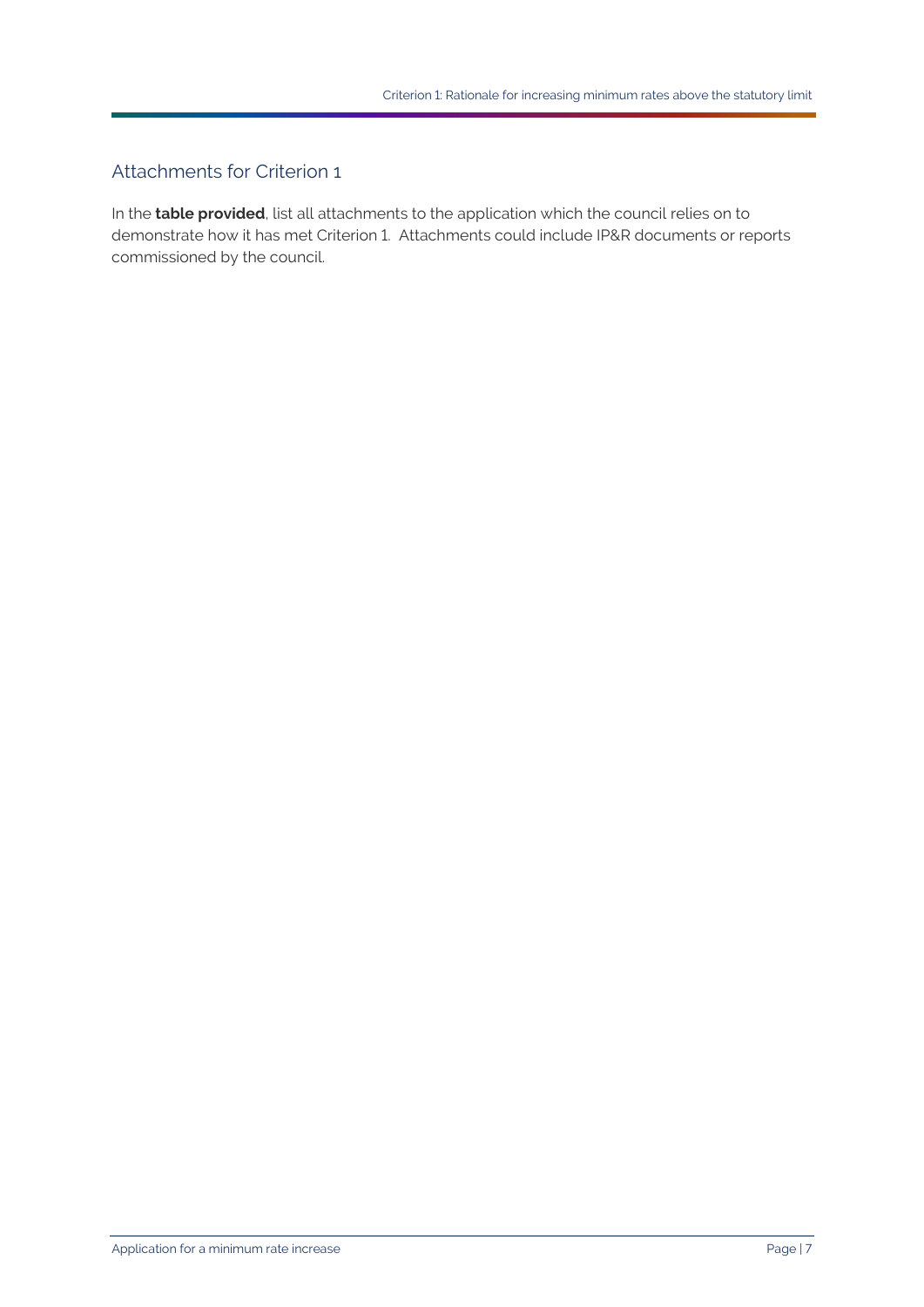## <span id="page-10-0"></span>Criterion 2: Impact on ratepayers

Criterion 2 in the MR Guidelines requires IPART to assess applications having regard to:

The impact on ratepayers, including the level of the proposed minimum rates and the number and proportion of ratepayers that will be on the minimum rates, by rating category or subcategory.

The criterion requires consideration of two elements:

- The level of minimum rates for ratepayers whose rates will be increased, and
- The distribution of the rate burden in the particular category or subcategory between those paying minimum rates and those paying an amount based on the value of their property.

Although it is a matter for each council to determine its rating structure, including the level of minimum rates, for this criterion, IPART will assess the proposal on its merits, but will consider how the proposed minimum rates accord with the principles of rating, by looking at:

- The absolute and percentage increase in minimum rates proposed for ratepayers paying the minimum amount
- How the council will manage any adverse impact on ratepayers
- How the increase in minimum rates affects the equitable distribution of the rate burden among all ratepayers in the category or subcategory.

As the minimum rate is the lowest amount that is paid by ratepayers in any rating category, the impact of the proposed increase to minimum rates may not, of itself, be as significant as the same percentage increase to rate levels above the minimum. Nevertheless, IPART expects that councils will be able to demonstrate how they have considered its affordability and the affected ratepayers' capacity to pay.

IPART will make its own assessment of the affected ratepayers' capacity to pay by reference to evidence provided by the council and our own analysis using socioeconomic indicators, including as they relate to those for comparable councils in the council's OLG grouping.

### How to respond for Criterion 2

By completing MR Increase Application Form Part A, councils will provide full details of current and proposed levels of minimum rates and the number of ratepayers affected. The response to the first question for Criterion 2 requires only a summary of this information. Include a table in the **text box** or attach one in a separate document, as appropriate.

If the increase to minimum rates is in conjunction with a proposed SV, the response for the other questions for Criterion 2 should focus on the aspects of the impact on ratepayers and its affordability which are directly relevant to the proposed MR increase. It is not necessary to duplicate all the information providing details included in the response for Criterion 3 in the SV Application Form Part B.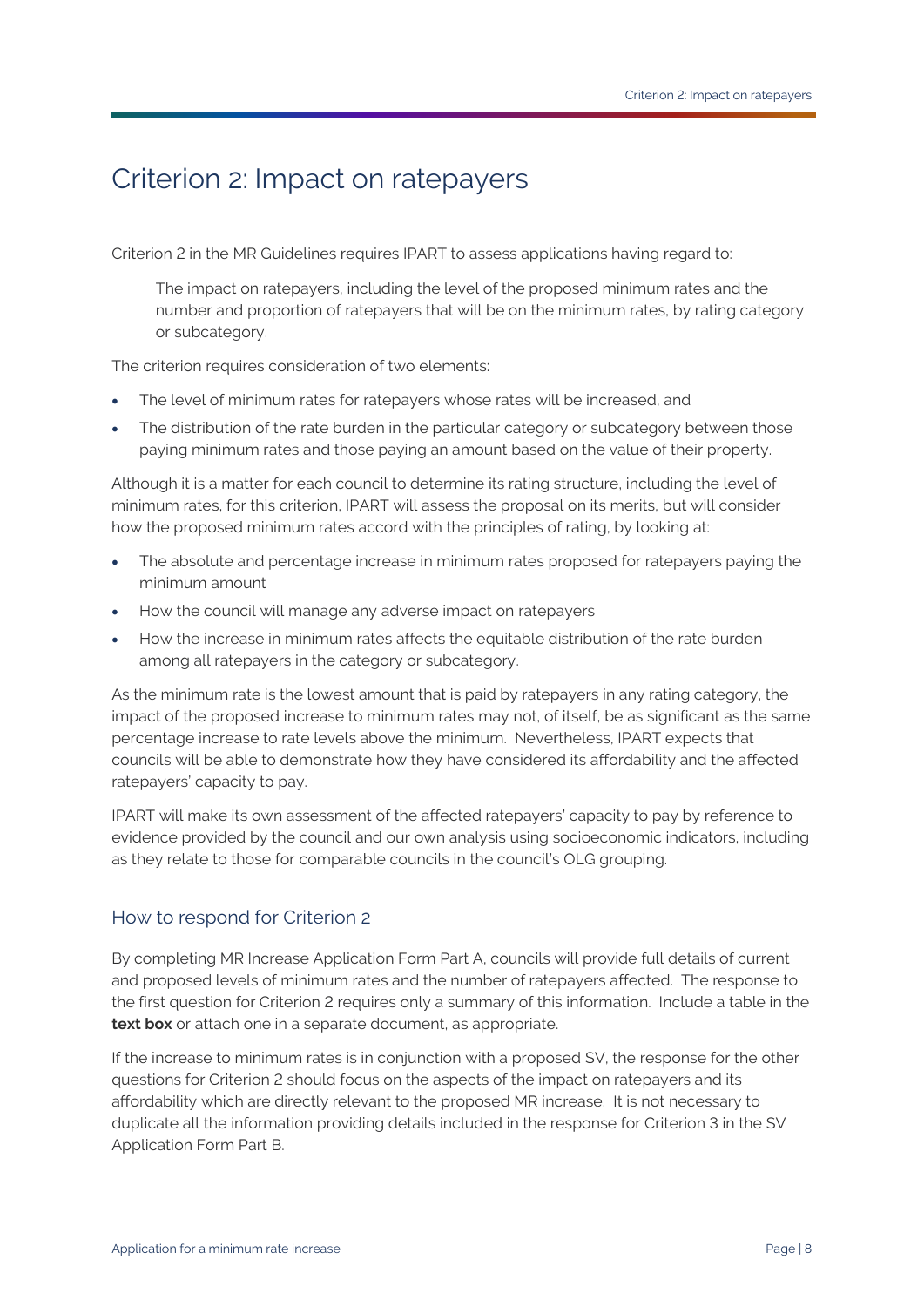The council's response to the other questions for Criterion 2 should explain the specific circumstances of the minimum rate increase, including whether it applies to an ordinary or special rate and whether it is part of a proposal for an SV, and the characteristics of the ratepayers who will be affected.

Where applicable, councils should provide references to their IP&R documents dealing with the proposal to increase minimum rates to demonstrate how the criterion has been met.

The response to this criterion should refer to matter such as:

- The extent to which the new minimum rates exceed the equivalent ad valorem rates that would apply in the absence of the minimum rates.
- The overall impact on ratepayers resulting from the proposed increase.
- Steps that have been taken to distribute the rate burden equitably.
- Affected ratepayers' capacity to pay the higher level of rates, overall and by each rating subcategory.
- How the council plans to address hardship ratepayers may experience in meeting their obligations to pay rates in the future.

In considering capacity to pay, you may also want to consider how the council's socioeconomic profile and other relevant measures of capacity to pay relate to those for comparable councils. IPART will also review various socio-economic indicators, particularly as they relate to those for comparable councils in your OLG grouping.

### Attachments for Criterion 2

In the **table provided,** list all attachments to the application which the council relies on to demonstrate how it has met Criterion 2.

Attachments could include IP&R documents or reports commissioned by the council, the council's hardship policy and any other study or analysis of the impact on ratepayers.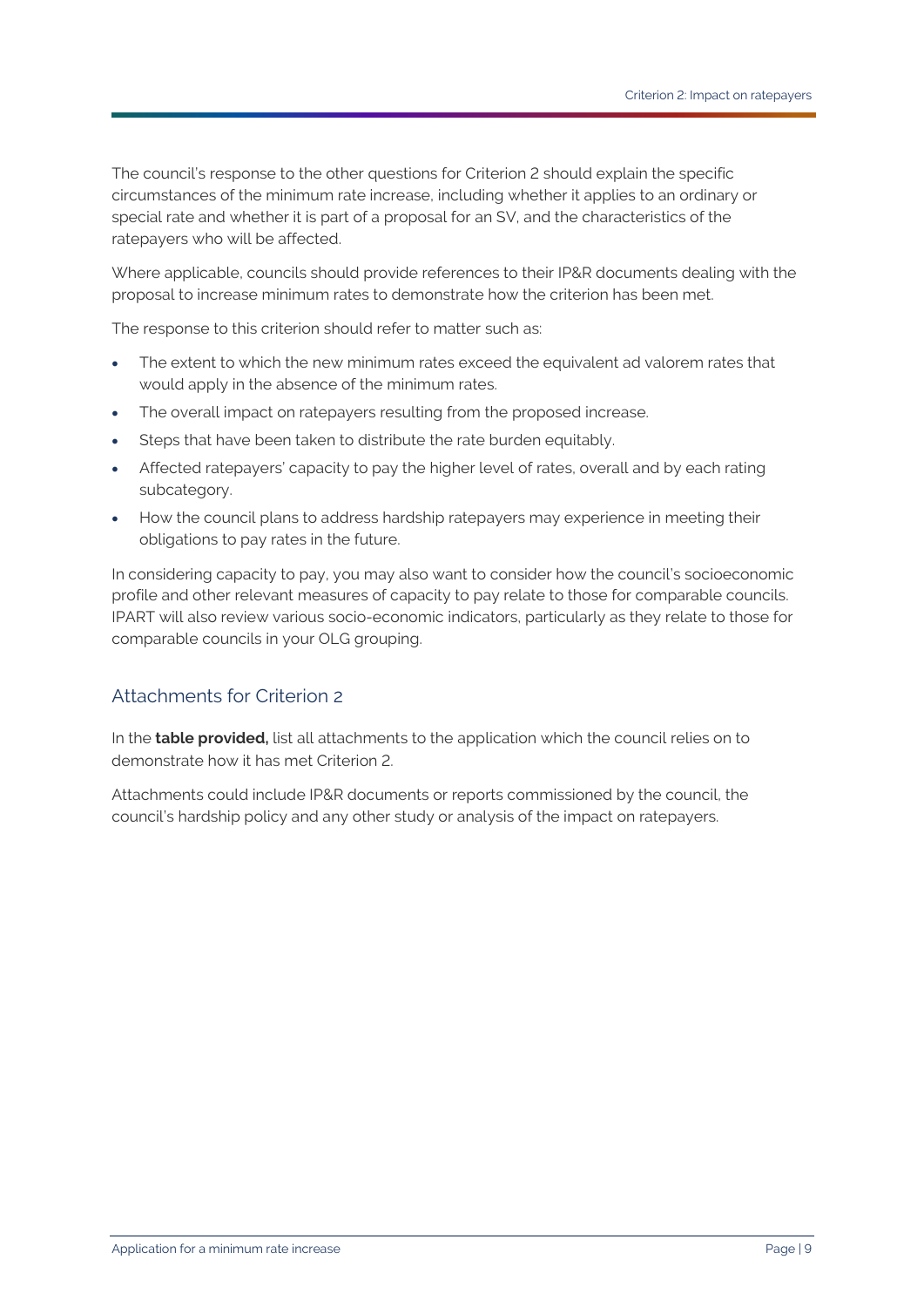## <span id="page-12-0"></span>Criterion 3: Consultation on the proposal

Criterion 3 in the MR Guidelines requires IPART to assess applications in light of:

The consultation the council has undertaken to obtain the community's views on the proposal.

Information about how the council can engage the community can be found in OLG's SV Guidelines and IP&R manual, as well as IPART's *Community awareness and engagement* – Information Paper[\(website](https://www.ipart.nsw.gov.au/Home/Industries/Local-Government/For-Councils/Apply-for-a-special-variation-or-minimum-rate-increase))

The criterion requires IPART to make an assessment on the council's consultation with its community about the proposal to increase minimum rates.

Although this criterion does not specify the various aspects of how the council should conduct consultation on the minimum rate increases, IPART expects that councils should be able to offer evidence to demonstrate that its consultation has been effective. Councils need to utilise appropriate methods to make the community aware of the proposal and afford ratepayers opportunities to provide feedback and show that the proposed increase is reflected in its IP&R documents.

The breadth and depth of the consultation should be commensurate with the size of the proposed increase in rates and tailored to the specific circumstances of the minimum rate increase, including whether or not it is part of a proposed SV.

IPART expects that the consultation would:

- Include the broader community as well as the ratepayers directly affected
- Explain the rationale for the proposal, and
- Transparently outline:
	- how the proposed minimum rate increase incorporates the rate peg and/or SV percentage increase
	- the annual increase (rather than just a weekly amount)
	- the full cumulative increase in percentage terms, and the total increase in dollar terms for ratepayers in each affected rating category
	- the impact on other ratepayers in the category who do not pay the minimum rate,
	- any change in the proportion of ratepayers on the minimum rate.

#### How to respond for Criterion 3

The response for this criterion should demonstrate that the council used an appropriate range of methods to inform the community about the proposed increase to minimum rates and offered opportunities for the community to provide their comments on the proposal.

Where applicable, councils should provide references to their IP&R documents dealing with the proposal to increase minimum rates to demonstrate how the criterion has been met.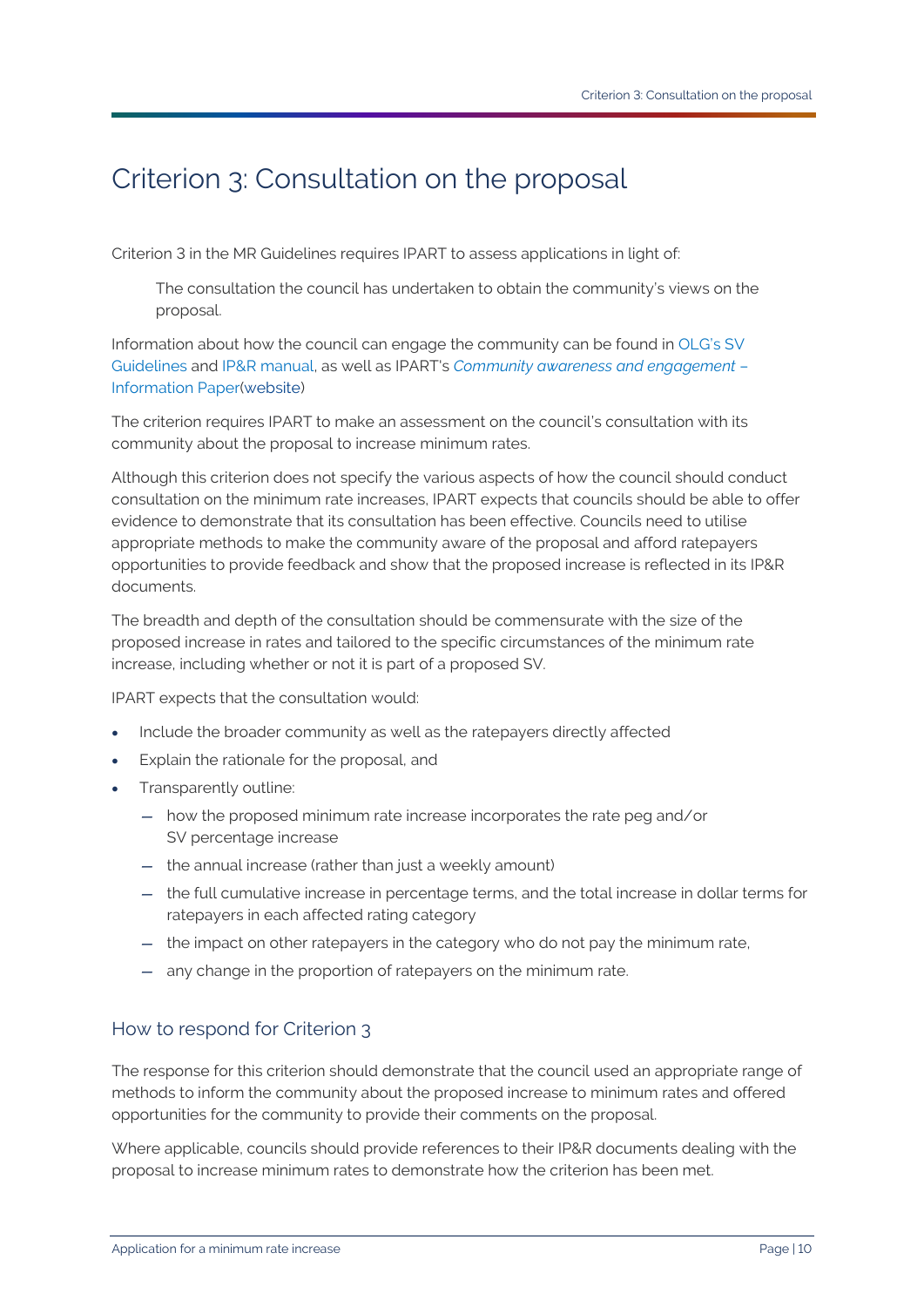In the **text box**, the council should explain the consultation process, including:

How the council has consulted with the community.

The forms of consultation used.

When consultation occurred.

Which groups were consulted.

Opportunities for the community to give feedback.

A summary of the outcomes and feedback received.

Any action taken, or which will be taken, to address issues of common concern within the community about the proposal to increase minimum rates.

Attachments for Criterion 3

In the **table provided**, list all attachments to the application which the council relies on to demonstrate how it has met Criterion 3.

Attachments could include IP&R documents or reports commissioned by the council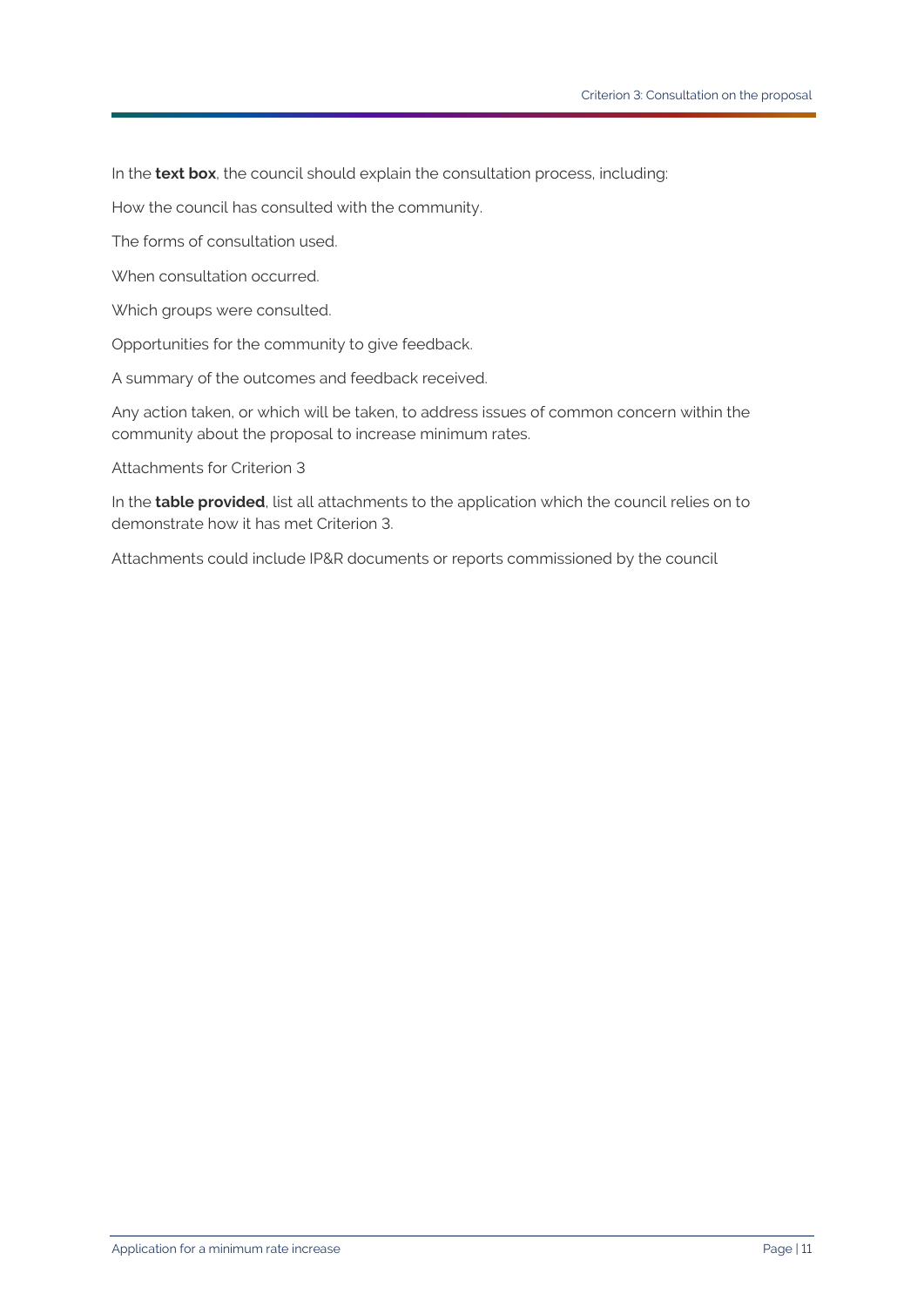## <span id="page-14-0"></span>Criterion 4: Other relevant matters

The MR Increase Guidelines provide that IPART will assess each application based on its merits against the three assessment criteria:

In addition to any other matter which it considers relevant.

The guidelines do not specify examples of such matters.

Consistent with the approach for assessing SV applications, IPART's approach will be to assess each of the three criteria, then make an overall assessment taking into account any other relevant factor.

In its response for this criterion, the council may provide any information in addition to that provided elsewhere in the Application Form which it would like IPART to consider when assessing its proposed SV.

### Attachments for Criterion 4

In the **table provided**, list all attachments to the application which contain information which the council considers IPART should take into account when assessing its proposal to increase minimum rates.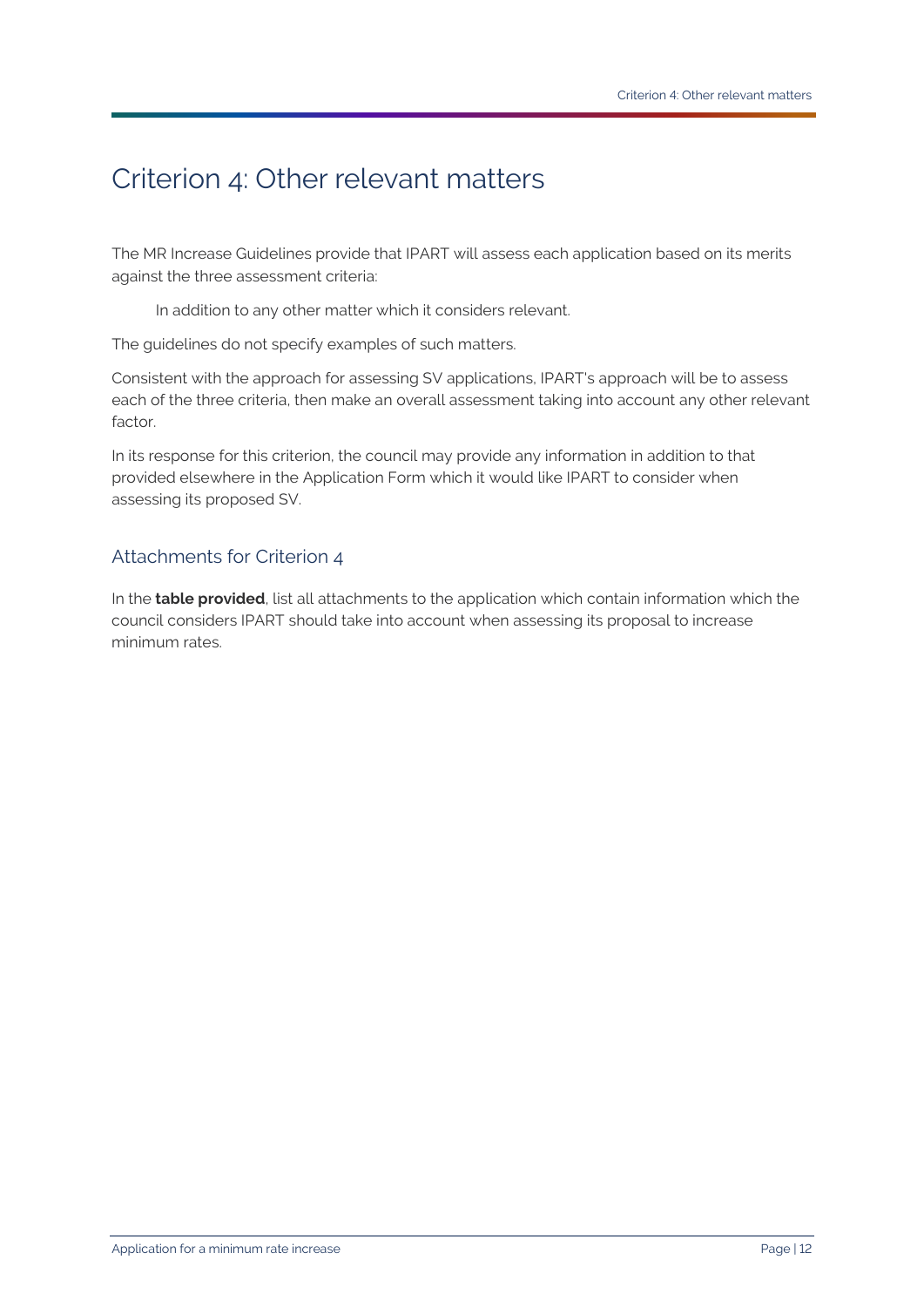## <span id="page-15-0"></span>Council certification and contact information

### <span id="page-15-1"></span>Certification of application

Councils must submit a declaration in the specified form. It should be completed by the General Manager and the Responsible Accounting Officer.

Once completed, scan the signed certification and attach it to the council's MR Increase Application Form as a public supporting document.

### <span id="page-15-2"></span>Council contact information

Councils should provide contact information as requested.

IPART's formal contact with the council will be with the General Manager.

During the assessment period, IPART officers are likely to contact the council with detailed queries about the application and supporting documents. Councils should provide details of the primary contact for such inquiries where this person is a council officer who is not the General Manager.

### <span id="page-15-3"></span>List of attachments

Table 5.1 constitutes a check list such that all relevant documents are submitted to IPART.

Some documents are mandatory for all councils to submit, others only applicable if required by council's specific circumstances and application. Each council can determine which other supporting material to attach. To assist councils, Table 5.1 includes the names of some supporting documents commonly provided.

If the increase to minimum rates is in conjunction with a proposed SV, councils should include in the List of attachments all documents relied on in the application and referred to in Tables 1 to 4. Use the same council-assigned number shown in the SV Application Form List of attachments.

 $\Leftrightarrow$ It is not necessary to submit any document through the Council Portal twice.

IPART will publish on our website the Application Forms and all material submitted as attachments to the application.